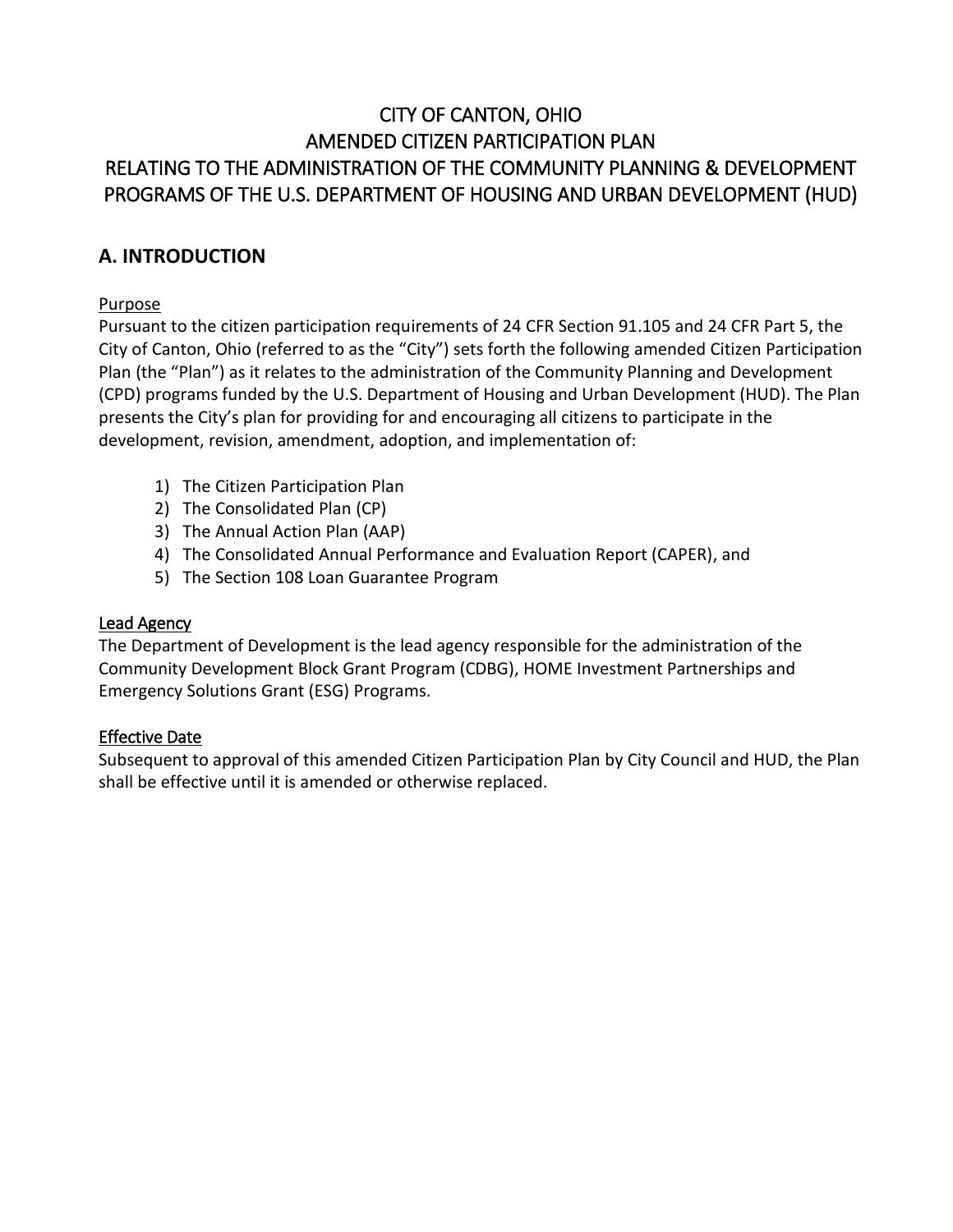# **B. ENCOURAGEMENT OF CITIZEN PARTICIPATION**

#### General

The City provides for and encourages citizens to participate in the development, revision, amendment, adoption and implementation of the Citizen Participation Plan, the Consolidated Plan, the Annual Action Plan, and the CAPER. The City encourages participation by low- and moderateincome persons, particularly those living in areas designated as revitalization areas or in slum and blighted areas and in areas where HUD funds are proposed to be used, and by residents of predominantly low- and moderate- income neighborhoods. With respect to the public participation initiatives included in this Plan, the City will take appropriate actions to encourage the participation of all its citizens, including minorities, non-English speaking persons, and persons with disabilities, as described below.

#### Low- and Moderate-Income Persons

The City will conduct at least one public meeting in a neighborhood that contains at least 51% lowand moderate-income residents, based on current HUD data, during the development of the Consolidated Plan and the Annual Action Plan.

#### Non-English Speakers

The City of Canton recognizes the need to undertake reasonable actions to facilitate the participation of persons with limited English proficiency. The City will undertake all reasonable actions necessary to allow such persons to participate in the community development process. Such actions may include the provision of an interpreter and/or the provision of materials in the appropriate language or format for persons with Limited English Proficiency.

#### Persons with Disabilities

To encourage the participation of persons with disabilities, the City will continue to include the following language in all public meeting notices published in the Repository:

> *The City of Canton will make reasonable accommodations and services necessary for sensory-impaired and disabled citizens at the public meeting. Additionally, translation services may be offered upon request and availability. Persons requiring such accommodations/services should contact the City at least five working days in advance of the meeting.*

The City will conduct all public meetings in locations that are handicapped-accessible, when available.

Generally, hearings will be held at City Hall, which is centrally located and handicap accessible. City Hall is located in a census tract with a high concentration of both minority persons and low income persons. Additional hearings will be held within or near the target areas, at times affording participation by the most affected residents, as requested.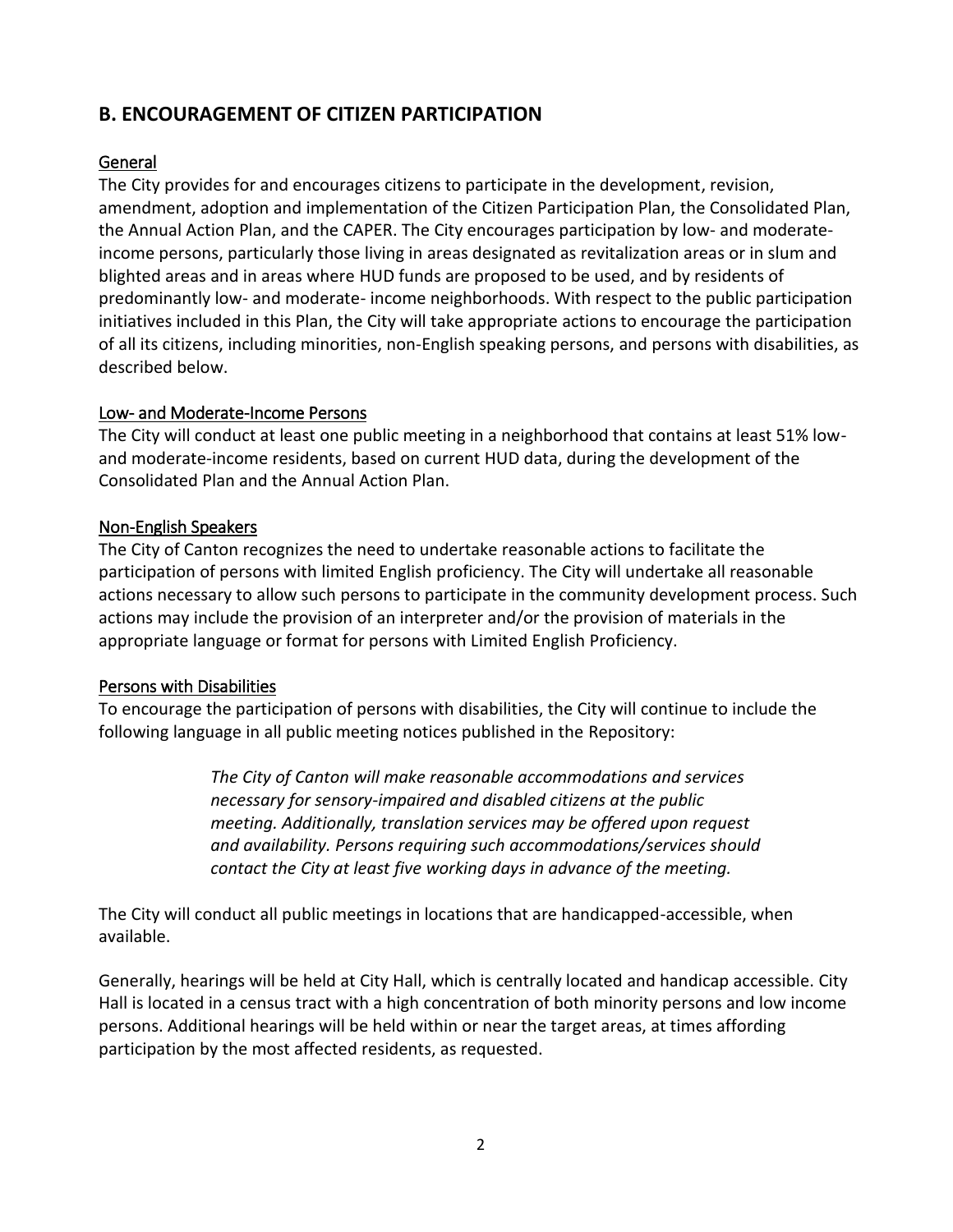#### Organizations and Agencies

The City encourages the participation of local and regional institutions, the Continuum of Care, businesses, developers, nonprofit organizations, philanthropic organizations, and community-based and faith-based organizations in the process of developing, revising, amending, adopting and implementing all documents covered by this Plan. This will be achieved through stakeholder interviews, focus groups and/or public meetings.

#### Local Public Housing Authority

The City encourages, in consultation with Stark Metropolitan Housing Authority (SMHA), the participation of residents of any public housing developments located within the City, in the process of developing, revising, amending, adopting and implementing the documents covered by this Plan. The City will provide information to the executive director of SMHA about the Consolidated Plan activities related to the public housing developments and communities so that SMHA can make this information available at the annual public hearings required for its Public Housing Authority Agency Plan.

#### Public Notices

Public review/comment periods and public hearings held in the process of developing, revising, amending, adopting and implementing the documents covered by this Plan shall be advertised in the Repository no less than seven days before the public hearing is held.

#### Public Hearings

All public hearings will be scheduled at times and locations that are convenient for potential and actual program beneficiaries, and with accommodation for persons with disabilities and non-English Spanish speakers in accordance with this Plan.

#### Technical Assistance

City CDBG/HOME/ESG staff are available to assist organizations and other eligible individuals that are interested in submitting a proposal to obtain funding through the CDBG/HOME/ESG programs. All potential applicants are strongly encouraged to contact the Department of Development for technical assistance before initiating a funding request application.

#### Online Access

The City will post draft copies and final copies of all documents covered by this Plan on its website accessible at www.cantonohio.gov/development.

#### Other Engagement Techniques

The Plan may be amended as the City continues to gain access to technology that improves the avenues of participation by its residents.

#### City Contact Person

All communication regarding the Plan, the Consolidated Plan, the Annual Action Plan, the CAPER, comments, complaints, reasonable accommodation for disabled persons, translation services, or other elements shall be directed to: Director of Development, 218 Cleveland Ave SW, 5<sup>th</sup> Floor, Canton, Ohio 44702; Phone: 330489-3258.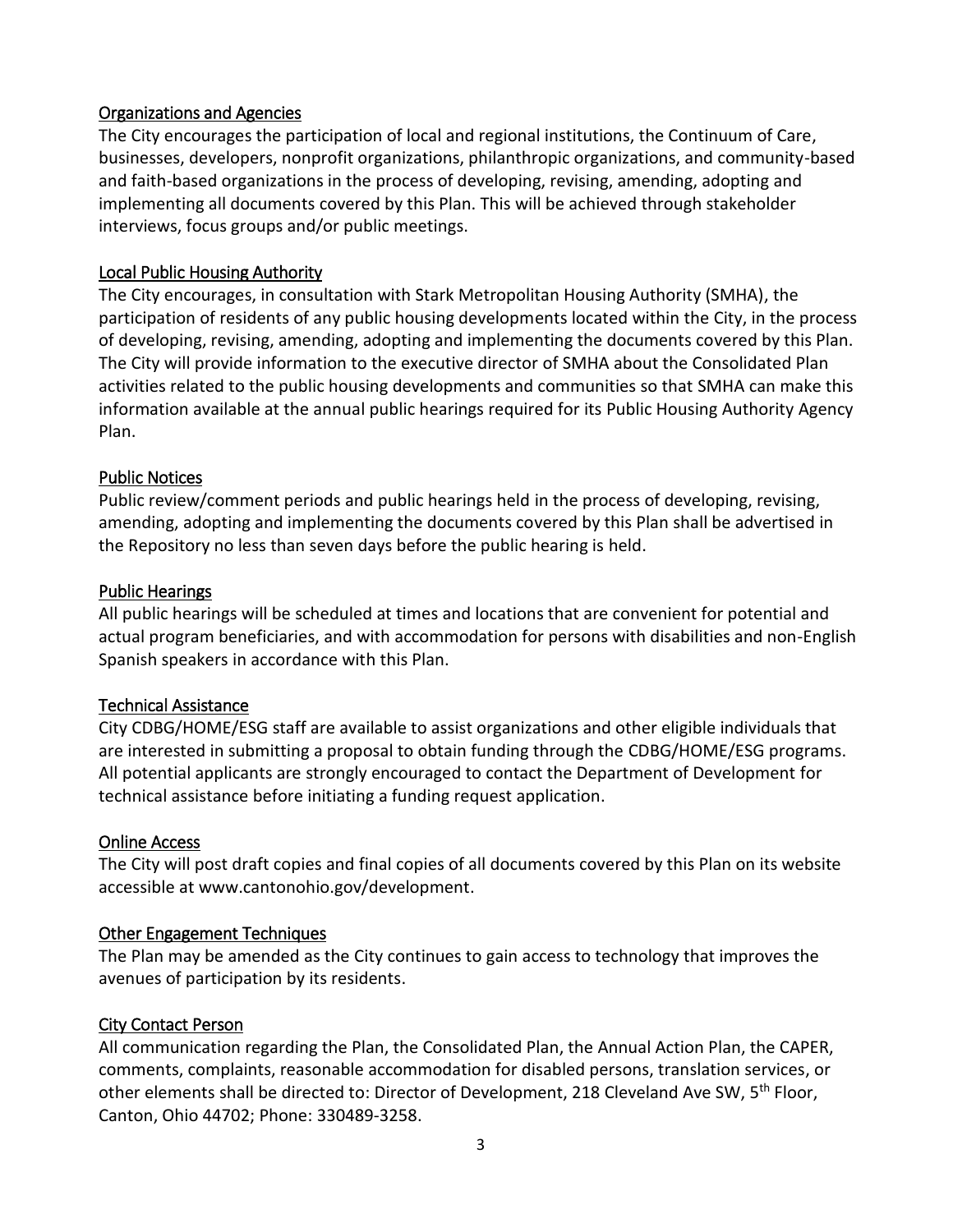# **C. THE CITIZEN PARTICIPATION PLAN**

### Amendments to the Approved Citizen Participation Plan

The City shall follow the following procedure to amend its approved Citizen Participation Plan, as needed.

### a. Amendment Considerations

The City will amend the Plan, as necessary, to ensure adequate engagement and involvement of the public in making decisions related to its HUD programs. Substantial amendments to the Citizen Participation Plan may be required should a provision of the Plan be found by the City to conflict with HUD regulations, or when changes in HUD regulations occur, or based on current HUD guidance. Edits to the Plan that only include updated contact information or editorial changes for clarity will not be released for public review and comment.

#### b. Draft Amended Plan Review

The draft Amended Plan will be made available for public review for a 15-day period prior to City Council consideration and adoption, and may be done concurrently with the public review and comment process for the Consolidated Plan. Copies of the draft Amended Plan will be made available for review at the following locations:

- **•** Department of Development, 218 Cleveland Ave SW,  $5<sup>th</sup>$  Floor, Canton, Ohio, 44702
- City of Canton website: www.cantonohio.gov/development

#### c. Comments Received on Draft Amended Plan

Written comments will be accepted by the City Contact Person, or a designee, during the 15 day public review period.

#### d. Public Hearing

The City will conduct a public hearing to review and accept public comments on the draft Amended Plan prior to its approval and submittal to HUD. This public hearing may be held concurrently with the public hearing held in conjunction with the Consolidated Plan.

#### e. City Council Action

During the public comment period, the Plan will be presented to City Council for consideration and formal action.

#### f. Submission to HUD

A copy of the Amended Citizen Participation Plan, including a summary of all written comments and those received during the public hearing as well as the City's responses and proof of compliance with the minimum 15-day public review and comment period requirement, will be submitted to HUD. A summary of any comments or views not accepted and the reasons therefore shall be supplied to HUD as well.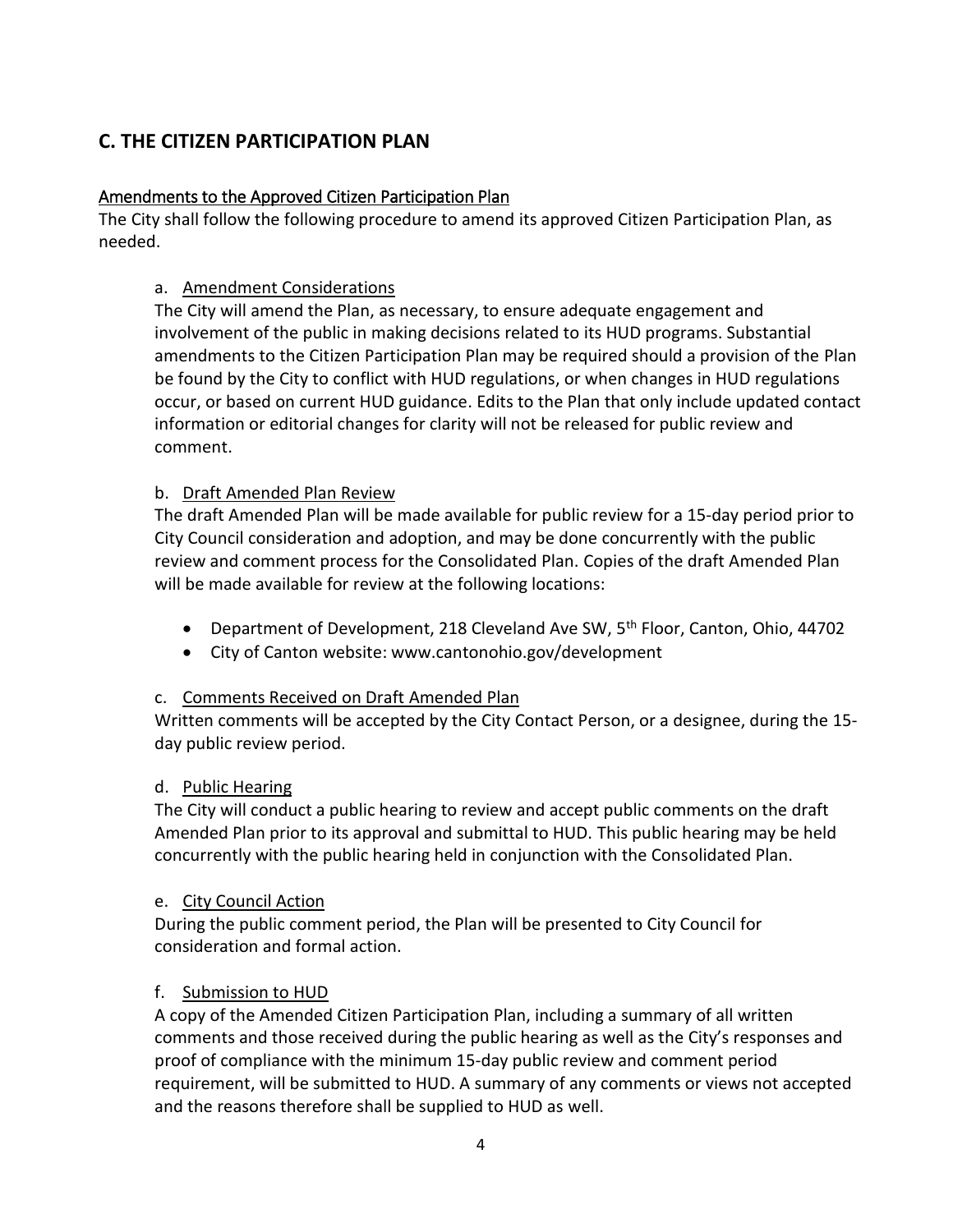#### Plan Access

The approved Amended Citizen Participation Plan will be kept on file at the Department of Development, 218 Cleveland Ave SW, 5<sup>th</sup> Floor, Canton, Ohio 44702.

The plan can be accessed online at: www.cantonohio.gov/development.

Hard copies can be made available to those requesting the approved Amended Plan by contacting the City Contact Person, or a designee.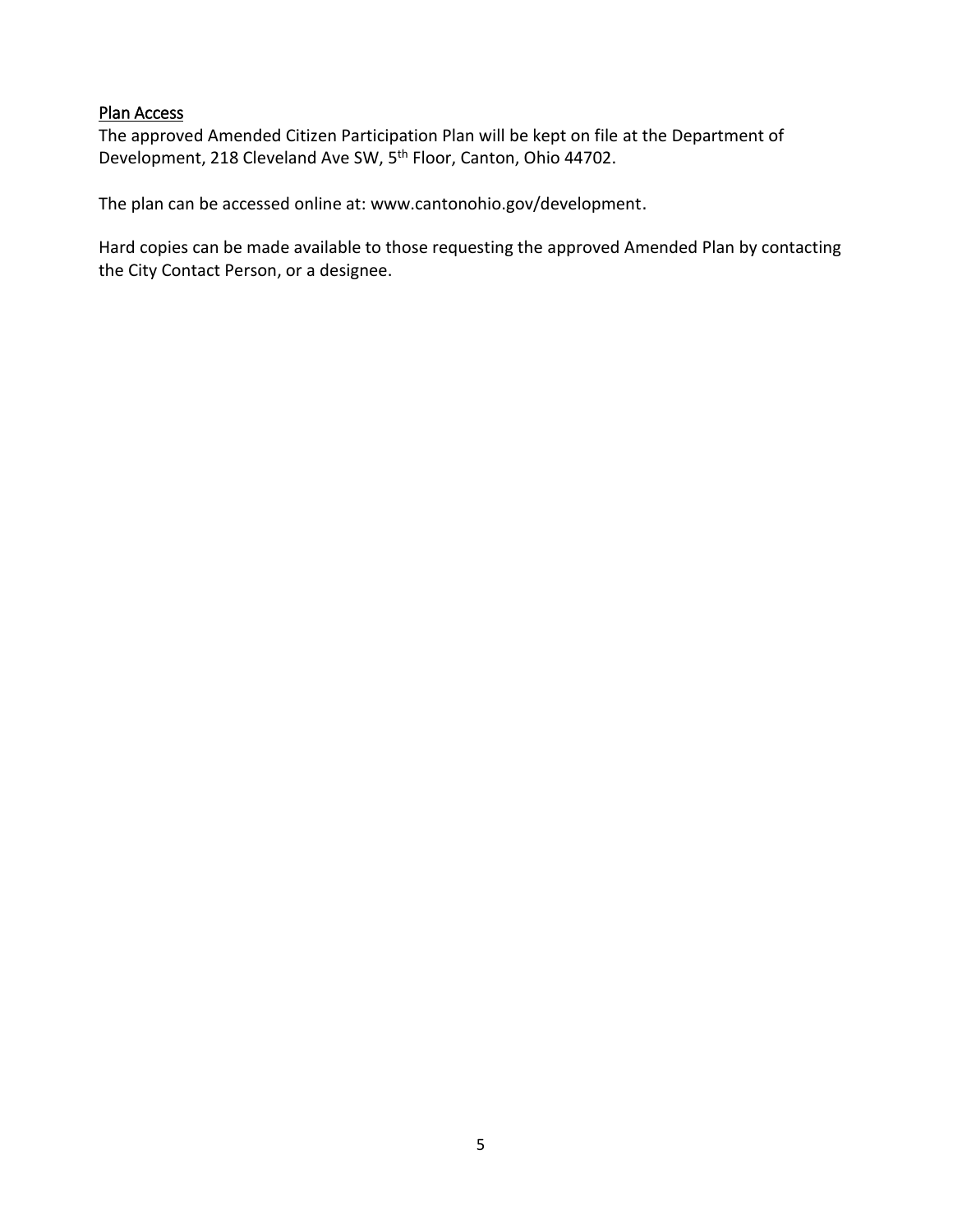# **D. THE CONSOLIDATED PLAN (CP)**

#### Plan Development

The City will follow the process and procedures described below in the development of its Consolidated Plan (CP).

#### a. Stakeholder Consultation and Citizen Outreach

In the development of the CP, the City will consult with other public and private agencies including, but not limited to, the following:

- Stark Metropolitan Housing Authority
- Other assisted housing providers
- Social service providers including those focusing on services to minorities, families with children, the elderly, persons with disabilities, persons with HIV/AIDS and their families, homeless persons, and other protected classes
- Community-based and regionally-based organizations that represent protected class members and organizations that enforce fair housing laws
- Regional government agencies involved in metropolitan-wide planning and transportation responsibilities
- Broadband internet service providers and organizations engaged in narrowing the digital divide
- Agencies whose primary responsibilities include the management of flood prone areas, public land or water resources
- Emergency management agencies.

When preparing the portion of the CP concerning lead-based paint hazards, the City shall consult with local or state health and child welfare agencies and examine existing data related to lead-based paint hazards and poisonings, including health department data on the addresses of housing units in which children have been identified as lead-poisoned.

When preparing the description of priority non-housing community development needs, the City will notify adjacent units of local government, to the extent practicable. This shall involve, at a minimum, the City sending a letter to the chief elected official of each adjacent unit of government notifying them of the draft CP and how to access a copy online for review and comment.

A variety of mechanisms may be utilized to solicit input from these persons/service providers/agencies/entities. These include written letters, telephone or in-person interviews, mail surveys, internet-based feedback and surveys, focus groups, and/or consultation workshops.

#### b. Public Hearings

The City will conduct at least two public hearings in the development of the CP. The first public hearing will be conducted before the draft CP is published for public comment, during which the City will address housing and community development needs, development of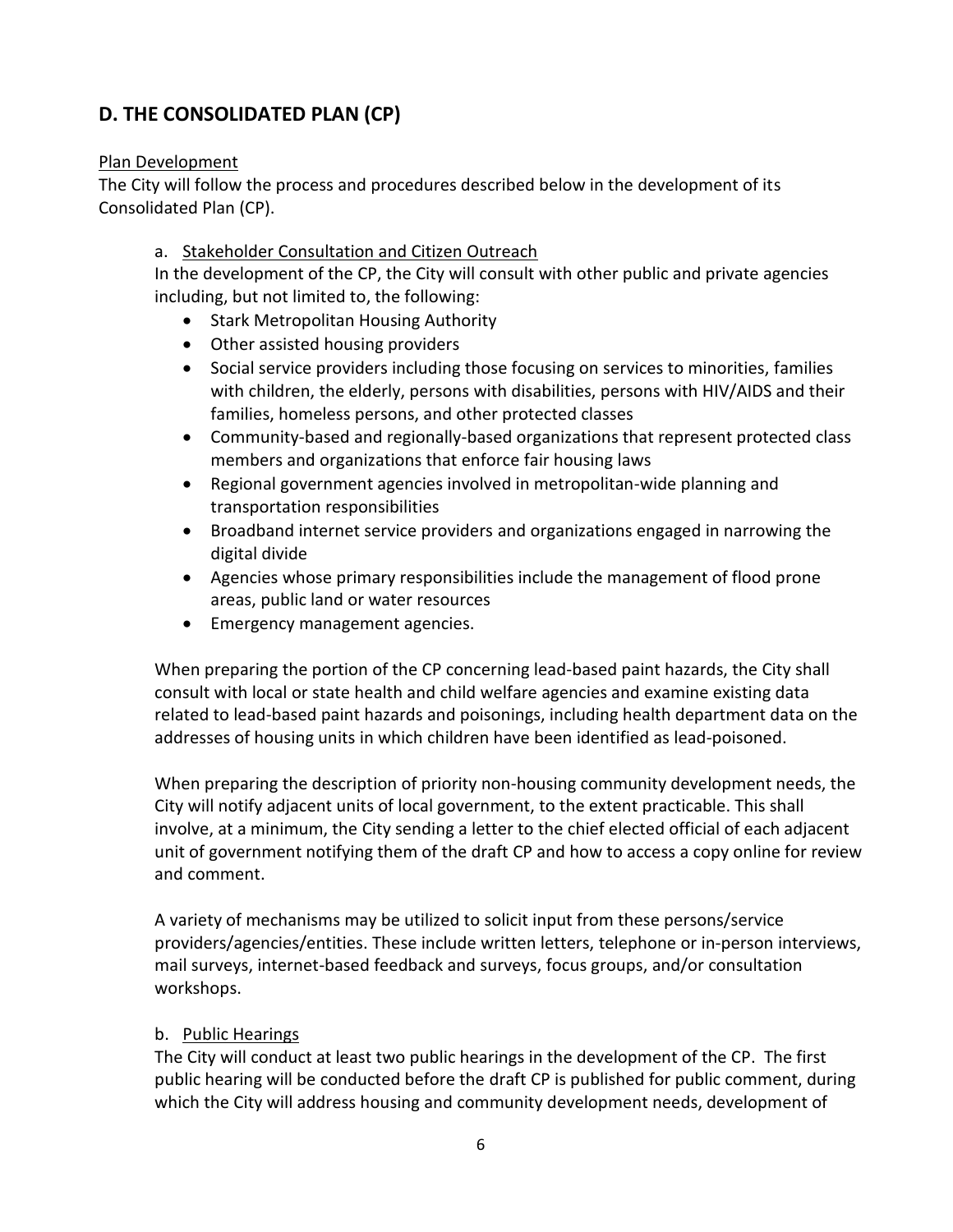proposed activities, the amount of assistance the City expects to receive (including grant funds and program income), the range of activities that may be undertaken, including the estimated amount that will benefit low- and moderate-income residents, and a review of program performance.

The second public hearing will be conducted during or after the 30-day public comment period during which the City will address identified housing and community development needs and proposed eligible activities.

## c. Potential Displacement of Persons

Although the City does not anticipate any residential displacement to occur in the foreseeable future, it is required to describe its plans to minimize the displacement of persons and to assist any persons displaced. When displacement is unavoidable on a temporary or permanent basis, the City will comply with the federal Uniform Relocation Act. Should displacement of residents be necessary as a result of the use of funds covered by this Plan, the City shall compensate residents who are actually displaced in accordance with *HUD Handbook No. 1378, Tenant Assistance, Relocation and Real Property Acquisition*. This resource is accessible online at:

[https://portal.hud.gov/hudportal/HUD?src=/program\\_offices/comm\\_planning/affordableho](https://portal.hud.gov/hudportal/HUD?src=/program_offices/comm_planning/affordablehousing/training/web/relocation/displaced) [using/training/web/relocation/displaced](https://portal.hud.gov/hudportal/HUD?src=/program_offices/comm_planning/affordablehousing/training/web/relocation/displaced)

## d. Public Display and Comment Period

The draft CP will be placed on display for a period of no less than 30 days to encourage public review and comment. The public notice shall include a brief summary and purpose of the CP; the anticipated amounts of funding (including program income, if any); proposed activities likely to result in displacement, if any; plans for minimizing the displacement of persons as a result of CDBG activities, if any; plans to assist persons actually displaced by the project, if any; the dates of the public display and comment period; the locations where copies of the draft CP can be examined; how comments will be accepted; when the document will be considered for action by City Council; and, the anticipated submission date to HUD. Copies of the draft CP will be made available for review at the following locations:

- **•** Department of Development, 218 Cleveland Ave SW,  $5<sup>th</sup>$  Floor, Canton, Ohio, 44702
- City of Canton website: www.cantonohio.gov/development

#### e. Comments Received on the Draft Consolidated Plan

Written comments will be accepted by the City Contact Person, or a designee, during the 30 day public display and comment period. The City will consider any comments or views of City residents received in writing, or orally at the public hearings, in preparing the final CP. A summary of these comments or views, and a summary of any comments or views not accepted and the reasons why, will be attached to the final CP for submission to HUD.

#### b. City Council Action

During the public comment period, the CP will be presented to City Council for consideration and formal action.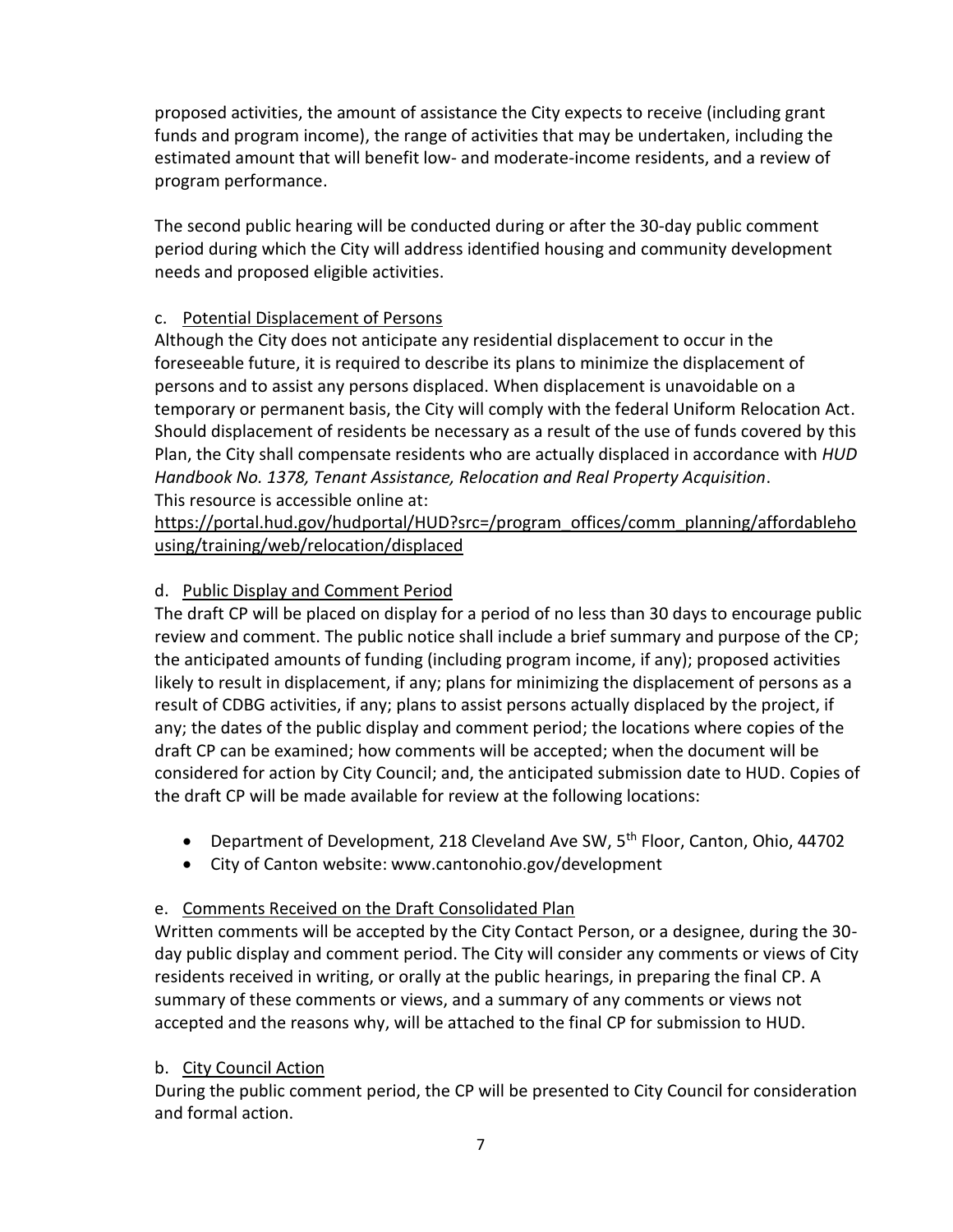#### c. Submission to HUD

The CP will be submitted to HUD no less than 45 days before the start of the City's five-year program cycle, unless HUD has issued further guidance.

#### Revisions to the Consolidated Plan

The City shall follow the following procedure to revise its CP, as needed.

#### a. Revision Considerations

There are two types of amendments that may occur with the CP: minor amendments and substantial amendments. An amendment to the approved CP is considered substantial under the following circumstances:

- When an eligible activity is added
- When there is a change in the priorities identified in the CP

All other changes that do not meet the criteria defined above will be considered minor amendments, will be reviewed and approved by the Director of Development and will not be subject to public comments. These changes will be fully documented and signed by the Director of Development.

The City may choose to submit a copy of each amendment to the CP to HUD as it occurs, or at the end of the program year. Letters transmitting copies of amendments will be signed by the Director of Development.

#### b. Public Display and Comment Period

The draft Revised CP will be placed on display for a period of no less than 30 days to encourage public review and comment. The public notice shall include a brief summary of the revisions, the dates of the public display and comment period, the locations where copies of the proposed revised CP can be examined, how comments will be accepted, when the document will be considered for action by City Council, and the anticipated submission date to HUD. Copies of the draft Revised CP will be made available for review at the following locations:

- Department of Development, 218 Cleveland Ave SW, 5<sup>th</sup> Floor, Canton, Ohio, 44702
- City of Canton website: www.cantonohio.gov/development

#### c. Comments Received on the Draft Revised Consolidated Plan

Written comments will be accepted by the City Contact Person, or a designee, during the 30 day public display and comment period. The City will consider any comments or views of City residents received in writing, or orally at public hearings, in preparing the final Revised CP. A summary of these comments or views, and a summary of any comments or views not accepted and the reasons why, will be attached to the final Revised CP for submission to HUD.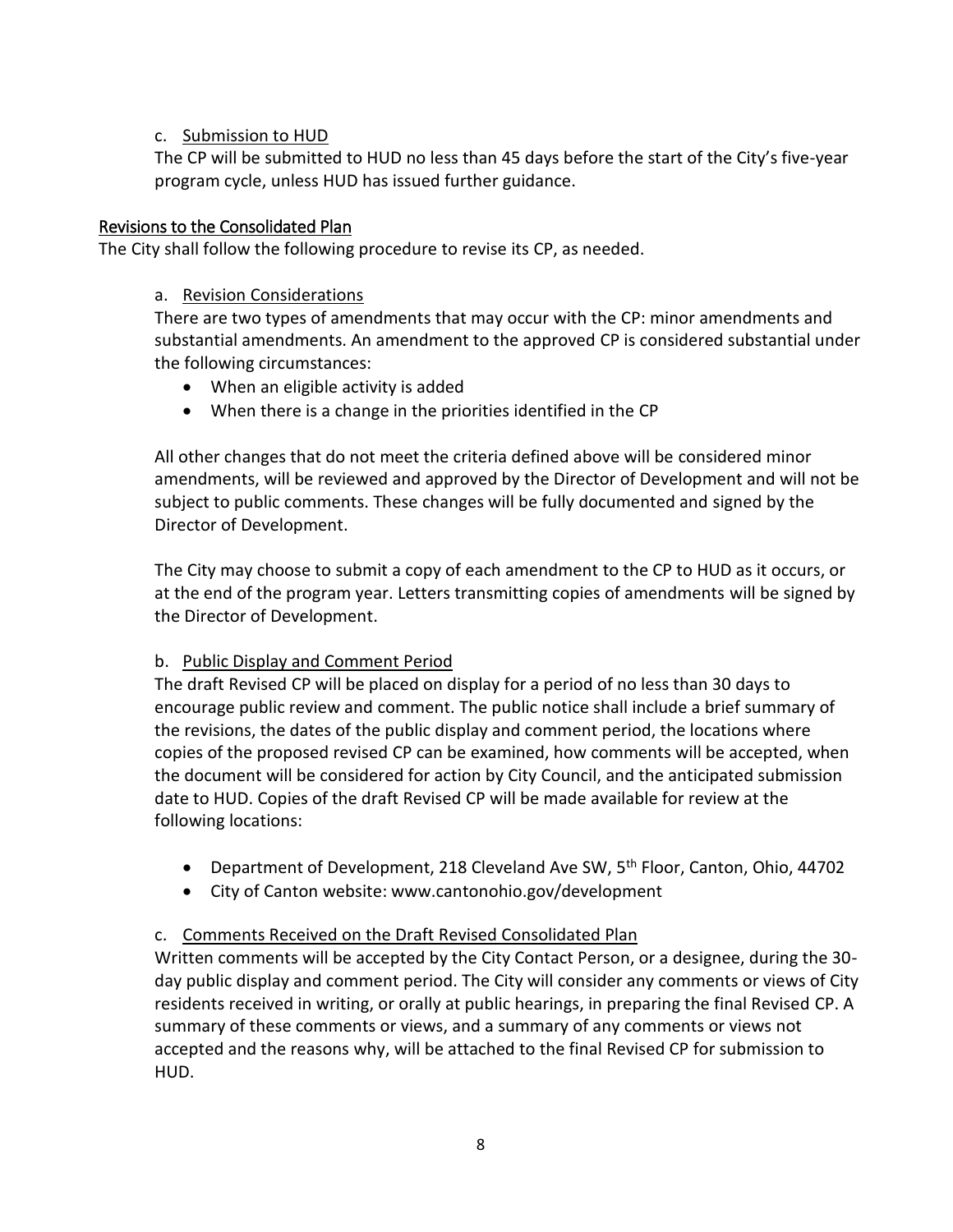#### d. City Council Action

During the public comment period, the Revised CP will be presented to City Council for consideration and formal action.

#### e. Submission to HUD

The AAP will be submitted to HUD no less than 45 days before the start of the City's annual program year.

#### In the Event of a Disaster

In the event of a local, state or federally declared disaster where program funds covered by this Plan may be expended to carry out eligible activities to address the City's disaster response, the City's requirements under this Plan will be streamlined to include:

- a. A 3-day public display and comment period to amend the CP.
- b. A minimum of one public hearing shall be held to receive comments on the Revised CP.
- c. During the public comment period, the Revised CP will be presented to City Council for consideration and formal action.
- d. The Revised CP will be submitted to HUD upon City Council approval.

#### Plan Access

The Revised CP will be kept on file at the Department of Development, 218 Cleveland Ave SW, 5<sup>th</sup> Floor, Canton, Ohio 44702.

The plan can be accessed online at: www.cantonohio.gov/development

Hard copies can be made available to those requesting the approved Amended CP by contacting the City Contact Person, or a designee.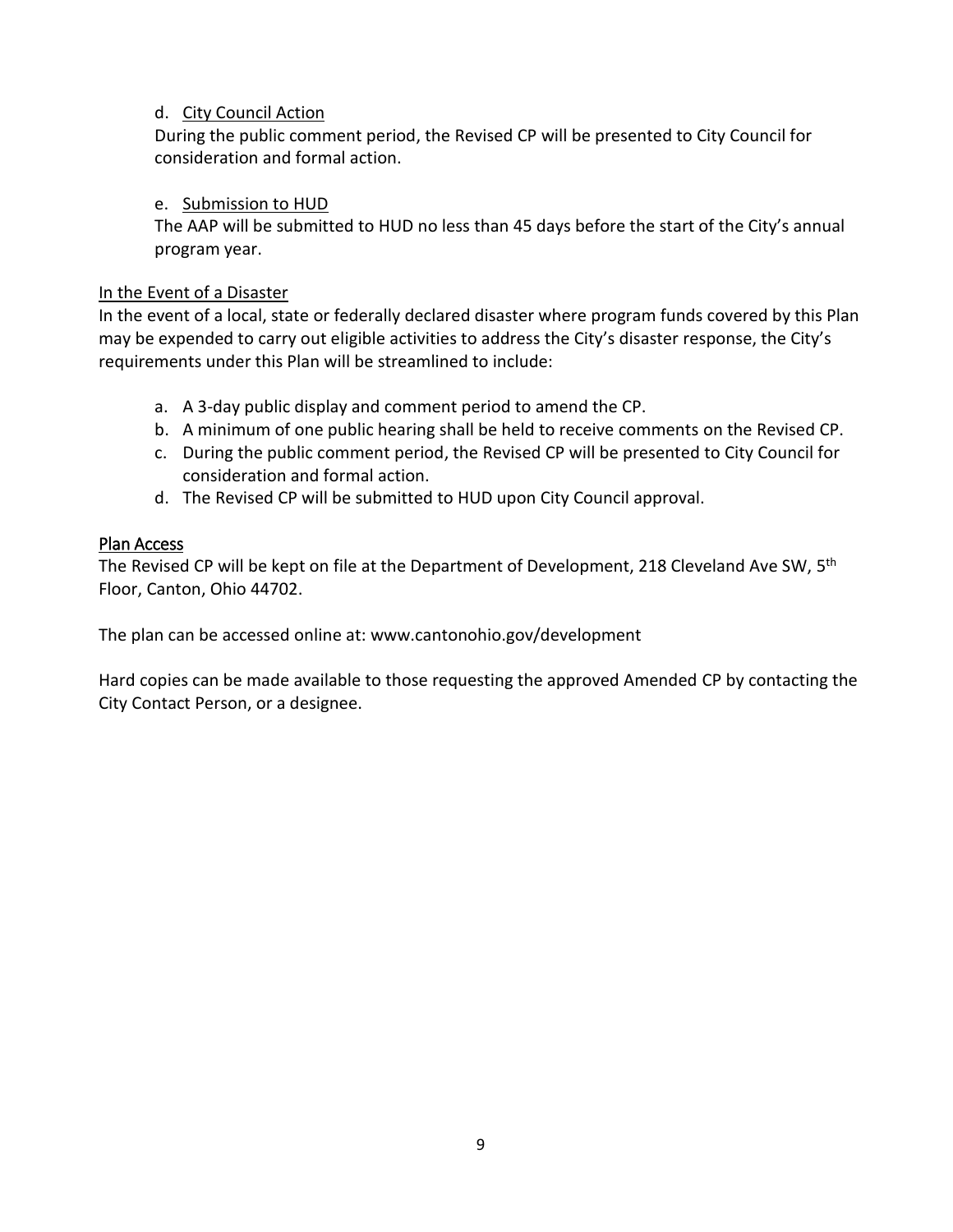# **E. THE ANNUAL ACTION PLAN (AAP)**

The Annual Action Plan (AAP) is a component of the Consolidated Plan, and it describes the City's proposed use of available federal and other resources to address the priority needs and specific objectives in the CP for each program year; the City's method for distributing funds to local nonprofit organizations; and, the geographic areas of the City to which it will direct assistance.

### Plan Development

The City will follow the process and procedures described below in the development of its AAP.

## a. Public Hearings

The City will conduct a public hearing during the 30-day public comment period to inform the public of the identified housing and community development needs and proposed eligible activities.

The public hearing conducted for the Year 1 AAP may be conducted concurrently with the required public hearings for the five-year Consolidated Plan.

# b. Public Display and Comment Period

The draft AAP will be placed on display for a period of no less than 30 days to encourage public review and comment. The public notice shall include a brief summary of the AAP, the anticipated amounts of funding (including program income, if any), the dates of the public display and comment period, the locations where copies of the draft AAP can be examined, how comments will be accepted, when the document will be considered for action by City Council, and the anticipated submission date to HUD. Copies of the draft AAP will be made available for review at the following locations:

- Department of Development, 218 Cleveland Ave SW, 5<sup>th</sup> Floor, Canton, Ohio, 44702
- City of Canton website: www.cantonohio.gov/development

# c. Comments Received on the Draft Annual Action Plan

Written comments will be accepted by the City Contact Person, or a designee, during the 30 day public display and comment period. The City will consider any comments or views of City residents received in writing, or orally at the public hearings, in preparing the final AAP. A summary of these comments or views, and a summary of any comments or views not accepted and the reasons why, will be attached to the final AAP for submission to HUD.

#### d. City Council Action

During the public comment period, the AAP will be presented to City Council for consideration and formal action.

#### e. Submission to HUD

The AAP will be submitted to HUD no less than 45 days before the start of the City's annual program year.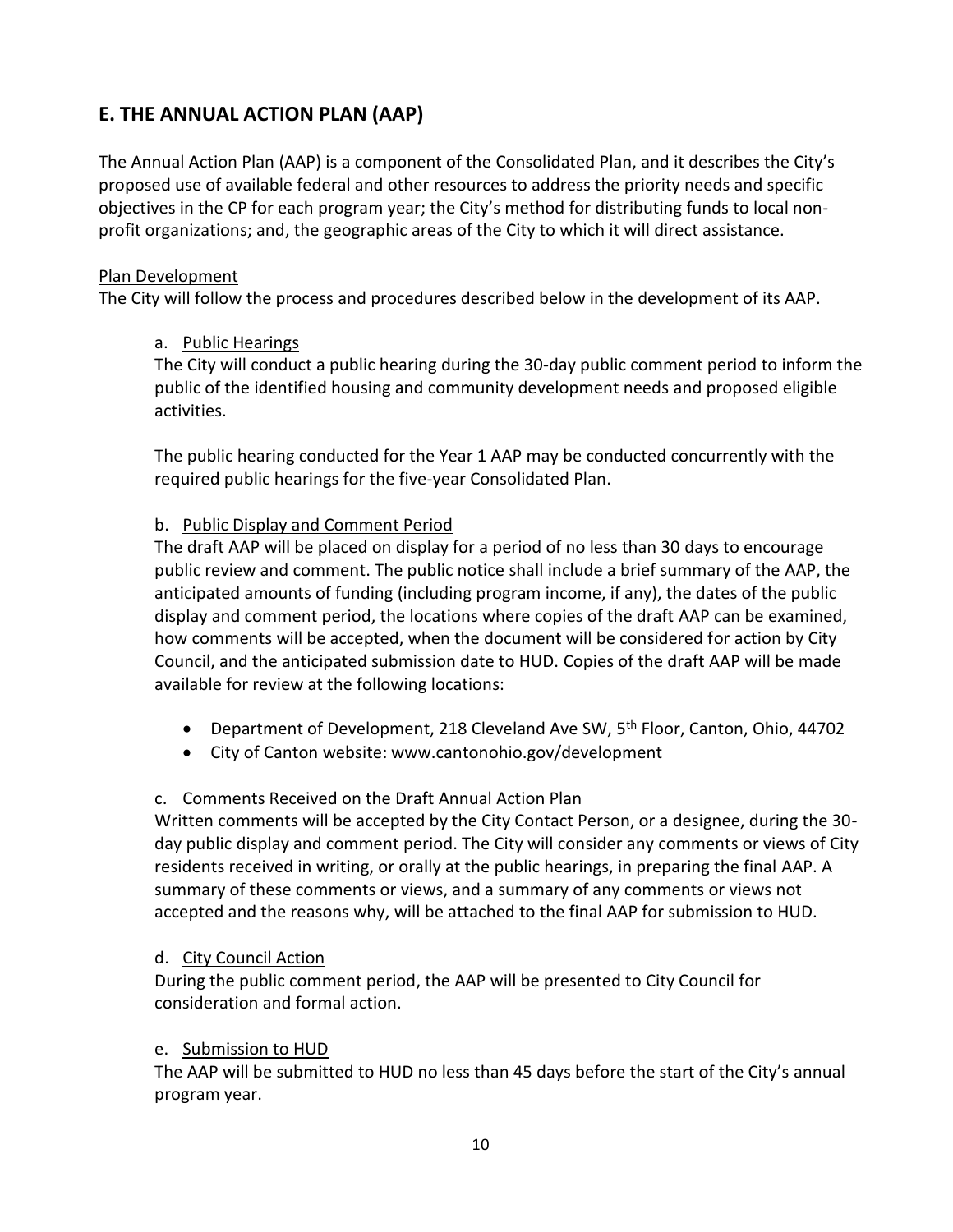#### Revisions to the Annual Action Plan

The City shall follow the following procedure to revise its AAP, as needed.

#### a. Revision Considerations

There are two types of amendment that may occur with the AAP: minor amendments and substantial amendments. An amendment to the approved AAP is considered substantial under the following circumstances:

- When an eligible project is added or deleted
- When a 50 percent change in a project budget occurs

All other changes to funding allocations or approved eligible projects that do not meet the criteria defined above will be considered minor amendments, will be reviewed and approved by the Director of Development and will not be subject to public comments. These changes will be fully documented and signed by the Director of Development.

The City may choose to submit a copy of each amendment to the AAP to HUD as it occurs, or at the end of the program year. Letters transmitting copies of amendments will be signed by the Director of Development.

#### b. Public Display and Comment Period

The draft Revised AAP will be placed on display for a period of no less than 30 days to encourage public review and comment. The public notice shall include a brief summary of the revisions, the dates of the public display and comment period, the locations where copies of the draft AAP can be examined, how comments will be accepted, when the document will be considered for action by City Council, and the anticipated submission date to HUD. Copies of the draft Revised AAP will be made available for review at the following locations:

- **•** Department of Development, 218 Cleveland Ave SW,  $5<sup>th</sup>$  Floor, Canton, Ohio, 44702
- City of Canton website: www.cantonohio.gov/development

#### c. Comments Received on the Draft Revised Annual Action Plan

Written comments will be accepted by the City Contact Person, or a designee, during the 30 day public display and comment period. The City will consider any comments or views of City residents received in writing, or orally at public hearings, in preparing the final Revised AAP. A summary of these comments or views, and a summary of any comments or views not accepted and the reasons why, will be attached to the final Revised AAP for submission to HUD.

#### d. City Council Action

During the public comment period, the Revised AAP will be presented to City Council for consideration and formal action.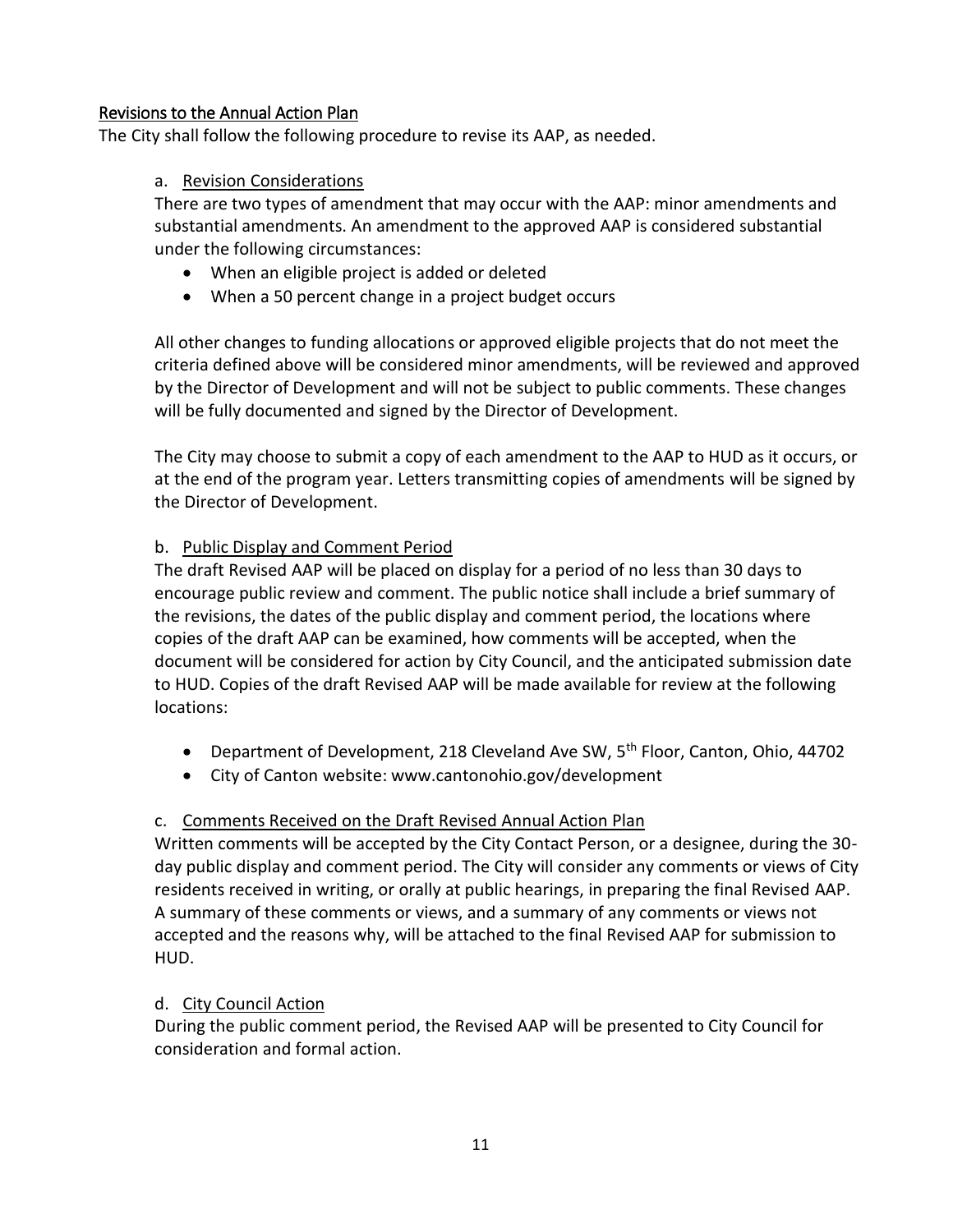#### e. Submission to HUD

The Revised AAP will be submitted to HUD following the end of the public display and comment period.

#### In the Event of a Disaster

In the event of a local, state or federally declared disaster where program funds covered by this Plan may be expended to carry out eligible activities to address the City's disaster response, the City's requirements under this Plan will be streamlined to include:

- a. A 3-day public display and comment period to amend the CP.
- b. A minimum of one public hearing shall be held to receive comments on the Revised CP.
- c. Following the public hearing, the Revised CP will be presented to City Council for consideration and formal action.
- d. The Revised CP will be submitted to HUD upon City Council approval.

#### Plan Access

The Revised AAP will be kept on file at the Department of Development, 218 Cleveland Ave SW, 5<sup>th</sup> Floor, Canton, Ohio 44702.

The plan can be accessed online at www.cantonohio.gov/development.

Hard copies can be made available to those requesting the approved Amended Plan by contacting the City Contact Person, or a designee.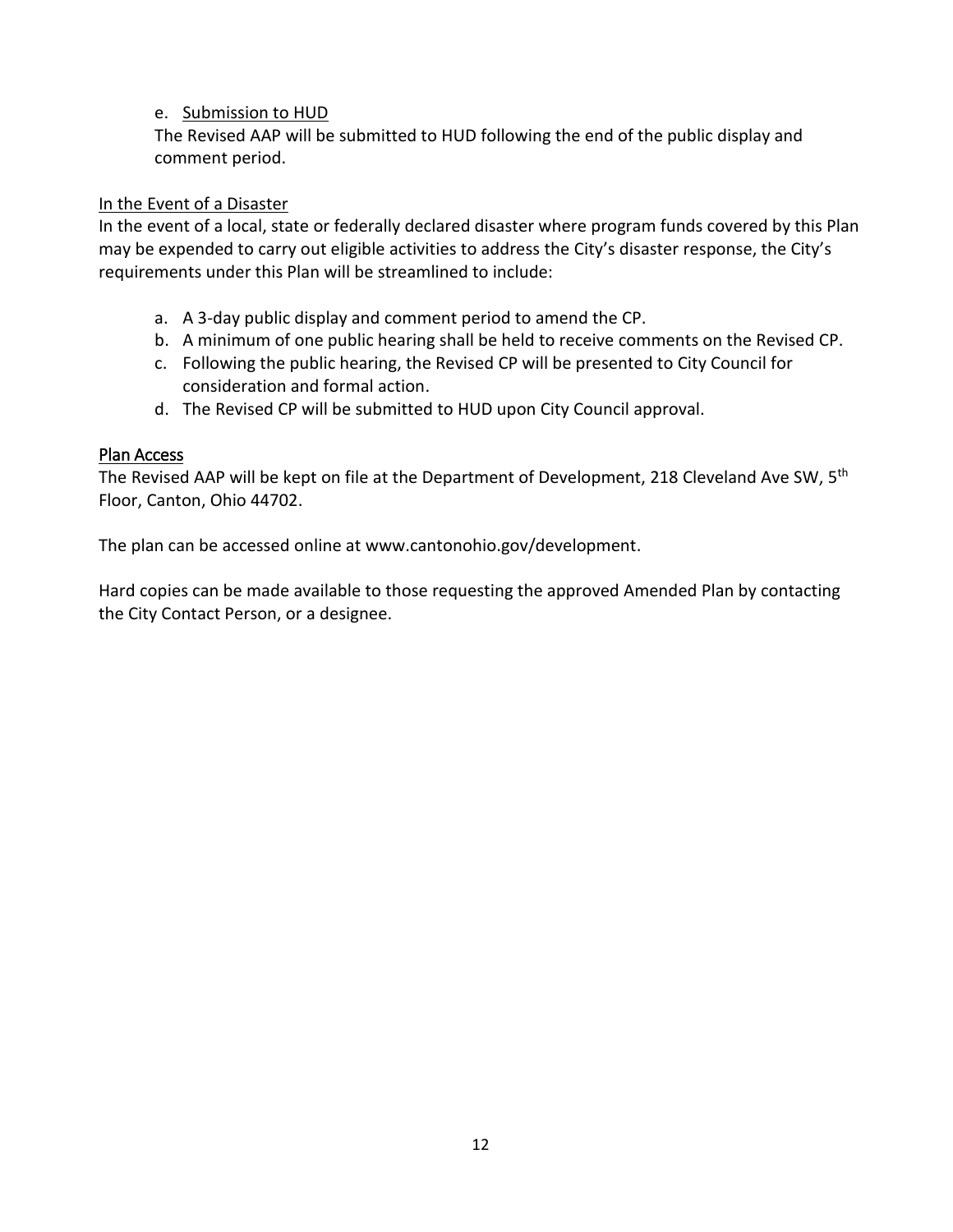# **F. CONSOLIDATED ANNUAL PERFORMANCE AND EVALUATION REPORT (CAPER)**

### Report Development

The City shall follow the following procedure in the drafting and adoption of its Consolidated Annual Performance and Evaluation Report (CAPER).

### a. Report Considerations

The Department of Development will evaluate and report the accomplishments and expenditures of the previous program year for CDBG, HOME and ESG funds and draft the CAPER in accordance with HUD requirements.

## b. Public Display and Comment Period

The draft CAPER will be placed on display for a period of no less than 15 days to encourage public review and comment. Public notice of the display and comment period will be published in the Repository before the comment period begins with accommodation for persons with disabilities and non-English Spanish speakers in accordance with this Plan. The public notice shall include a brief summary and purpose of the CAPER, a summary of program expenditures, a summary of program performance, the dates of the public display and comment period, the locations where copies of the draft CAPER can be examined, how comments will be accepted, and the anticipated submission date to HUD. Copies of the draft CAPER will be made available for review at the following locations:

- Department of Development, 218 Cleveland Ave SW, 5<sup>th</sup> Floor, Canton, Ohio, 44702
- City of Canton website: www.cantonohio.gov/development

#### c. Comments Received on the Draft CAPER

Written comments will be accepted by the City Contact Person, or a designee, during the 15 day public display and comment period. The City will consider any comments or views of City residents received in writing in preparing the final CAPER. A summary of these comments or views, and a summary of any comments or views not accepted and the reasons why, will be attached to the final CAPER for submission to HUD.

#### d. Submission to HUD

The CAPER will be submitted to HUD within 90 days following the end of the City's annual program year.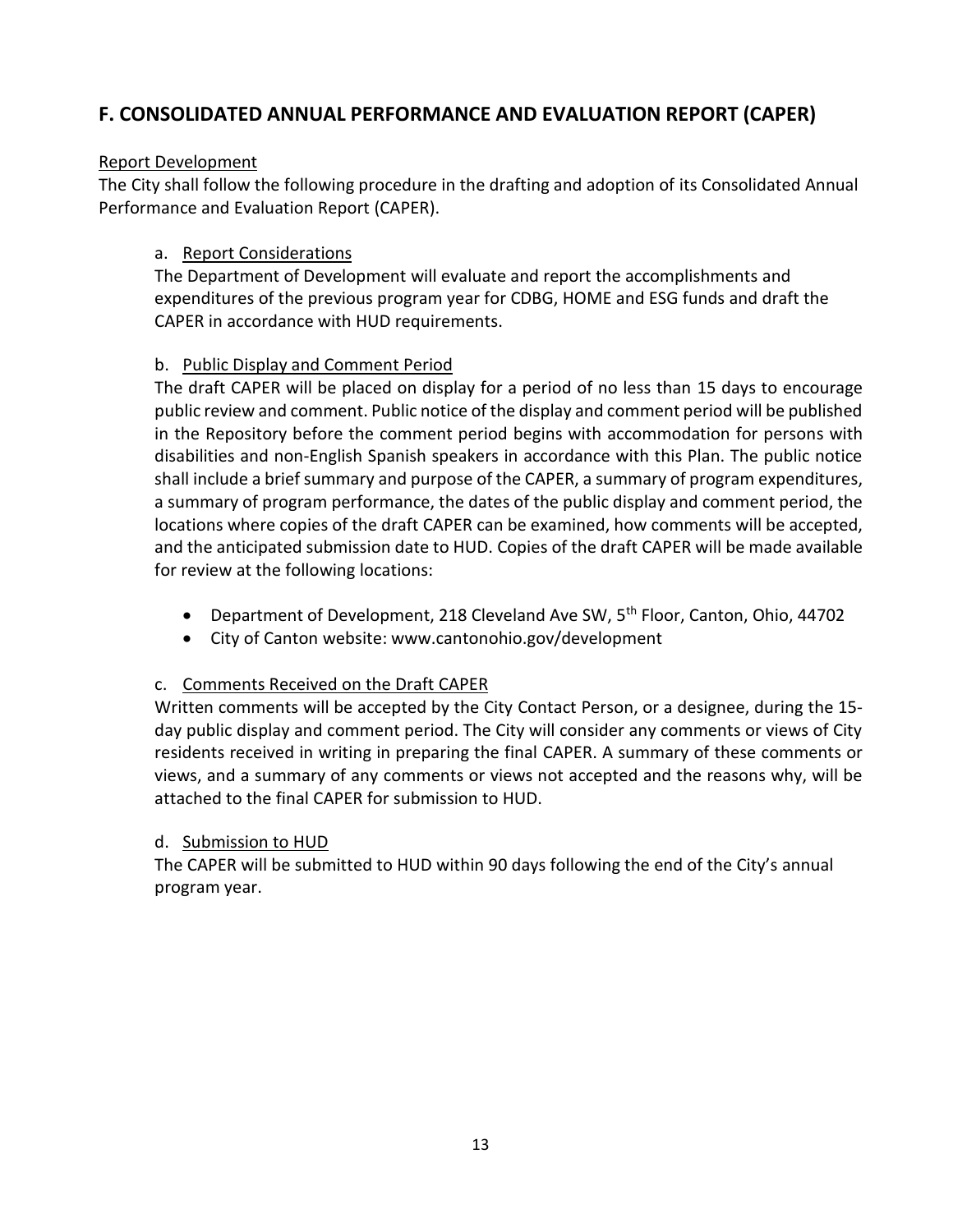# **G. SECTION 108 LOAN GUARANTEE PROGRAM**

### Development of Section 108 Loan Guarantee Application

Applications for assistance filed by the City for Section 108 Loan Guarantee assistance authorized under HUD regulation 24 CFR Part 570, Subpart M, are subject to all provisions set forth within this Plan. Such applications for Section 108 assistance may be included as part of the Consolidated Planning process or may be undertaken separately anytime during the City's program year.

Before the City submits an application for Section 108 loan guarantee assistance, the City will make available to citizens, public agencies and other interested parties information that includes the amount of assistance the City expects to be made available (including program income), the range of activities that may be undertaken, the estimated amount that will benefit persons of low- and moderate-income, and any activities likely to result in displacement.

## Public Display and Comment Period

The City will publish its proposed Section 108 loan application for review and comment. The public notice shall include a summary describing the contents and purpose of the application and listing the locations where the entire application may be examined. An application for Section 108 Loan Guarantee funding shall be made available for public review for a 30-day period prior to consideration and submission to HUD and may be done concurrently with the public review and comment process for the Consolidated Plan.

Copies of the proposed Section 108 loan application will be made available for review at the following locations:

- Department of Development, 218 Cleveland Ave SW, 5<sup>th</sup> Floor, Canton, Ohio, 44702
- City of Canton website: www.cantonohio.gov/development

# Comments Received on the Proposed Section 108 Application

Written comments will be accepted by the Contact Person, or a designee, during the 30-day public display and comment period. The City will consider any comments or views of City residents received in writing in preparing the final application. A summary of these comments or views, and a summary of any comments or views not accepted and the reasons why, will be attached to the final application for submission to HUD.

#### Submission to HUD

The Section 108 Loan Application will be submitted to HUD.